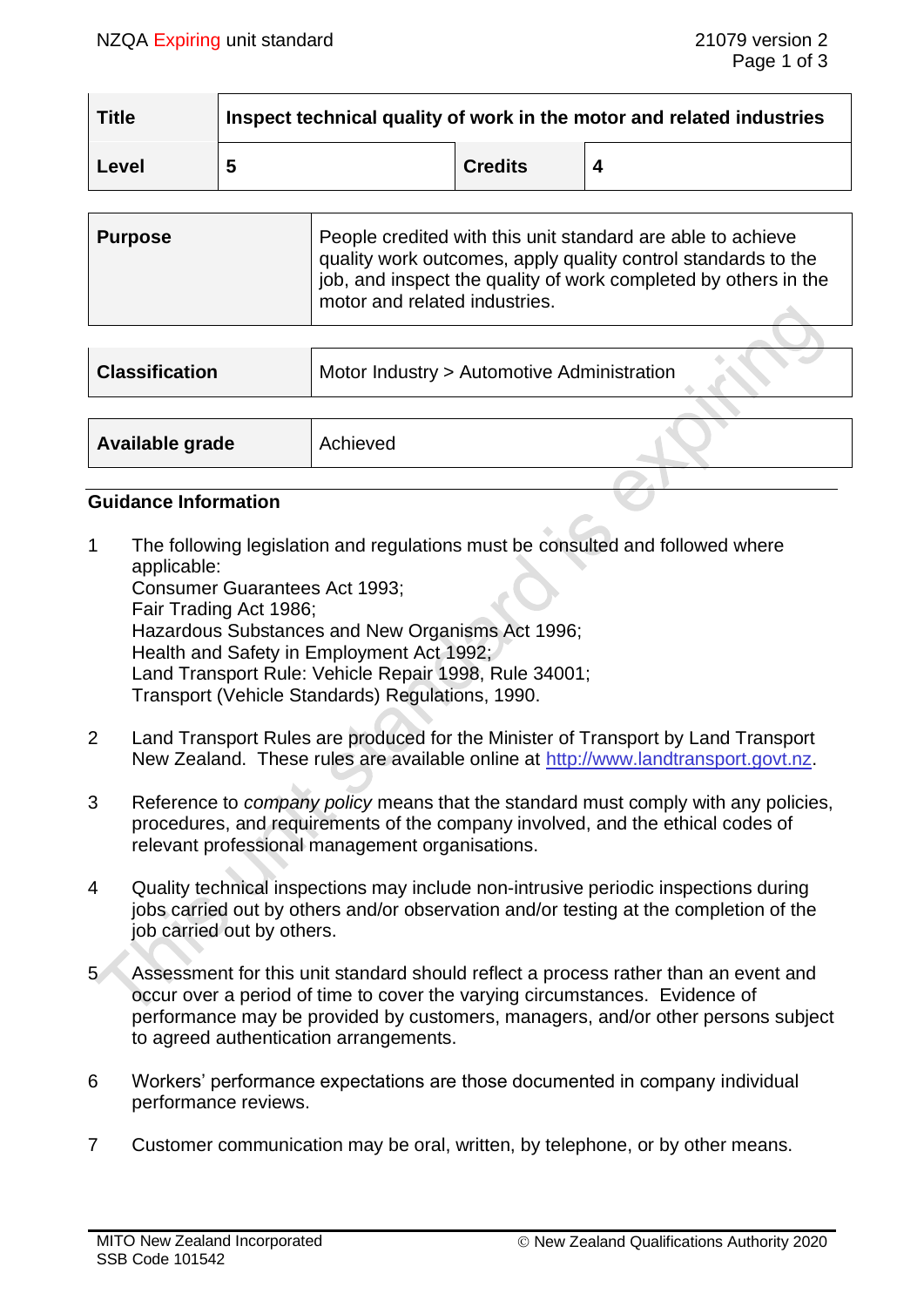- 8 The NZ Motor Industry Training Organisation acknowledges the assistance provided by the Australian National Training Authority (ANTA) in permitting their competency unit to be used as the basis for this unit standard. This unit standard is based on the unit of competency AUR61230B *Inspect technical quality of work*.
- 9 It is recommended that people seeking credit for this unit standard first hold credit for Unit 21078, *Demonstrate knowledge of quality control standards in the automotive industry,* or demonstrate equivalent knowledge and skills.

# **Outcomes and performance criteria**

## **Outcome 1**

Achieve quality work outcomes.

## **Performance criteria**

- 1.1 Jobs are completed to customer's satisfaction.
	- Range may include but is not limited to feedback surveys, repeat business, customer communication.

## 1.2 Jobs are completed to employer's satisfaction.

- Range may include but is not limited to  $-$  jobs completed on time, company records of come-backs, repeat business, no loss and damage incidents.
- 1.3 Quality improvements and/or recommendations are communicated in accordance with company policy.
	- Range may include but is not limited to  $-$  jobs completed on time, company records.

# **Outcome 2**

Apply quality standards to the job.

## **Performance criteria**

- 2.1 Inspections are conducted in accordance with the company policy to ensure quality standards are maintained.
	- Range may include but is not limited to  $-$  quality of the finished jobs, procedures adopted, consistent with worker(s) performance expectations.